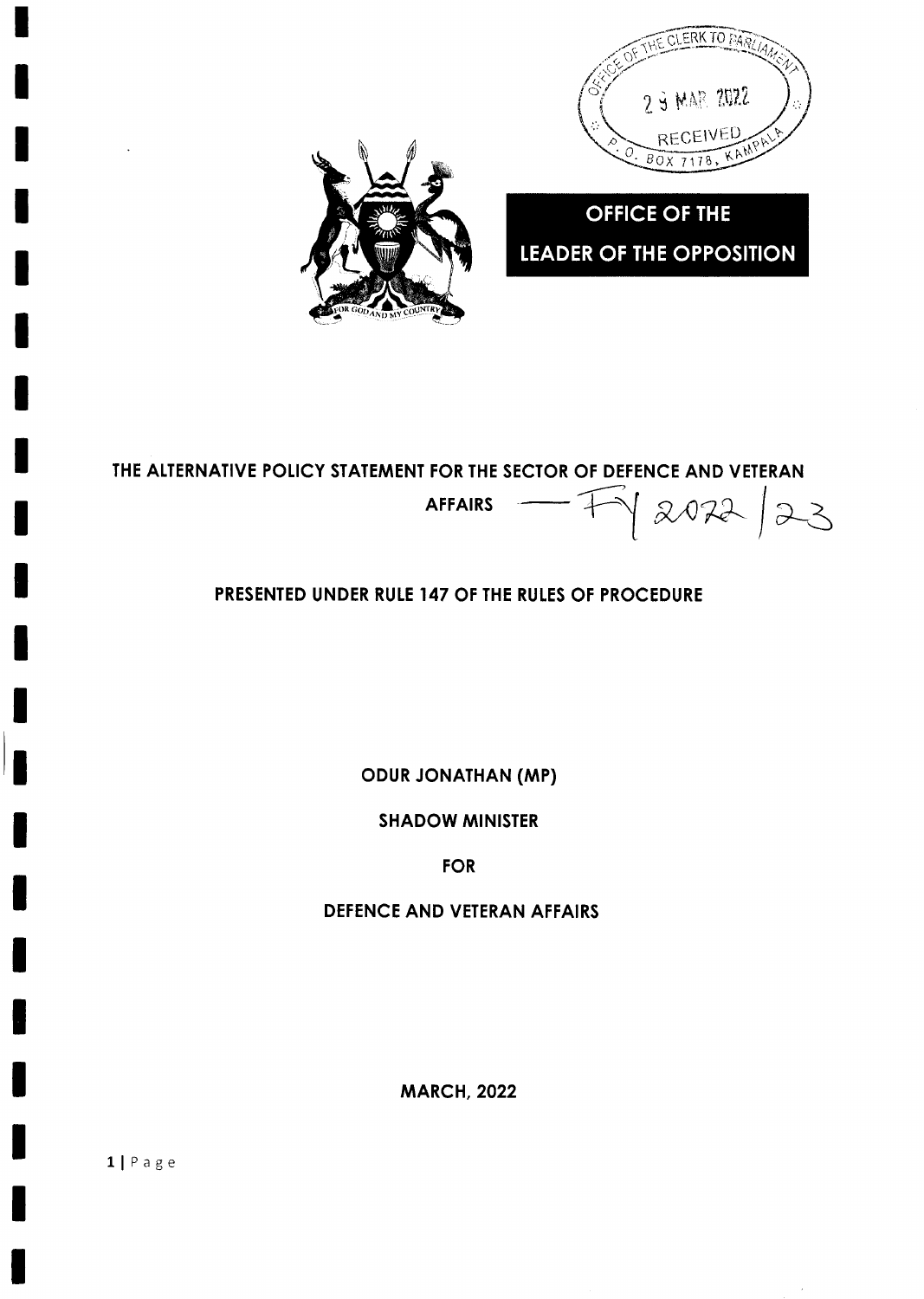# **Table of Contents**

| <b>Chapter 1: Background to Alternative Policy Statement</b>           |
|------------------------------------------------------------------------|
|                                                                        |
|                                                                        |
|                                                                        |
| <b>Chapter 2: Situational Analysis of Ministerial Policy Statement</b> |
|                                                                        |
|                                                                        |
|                                                                        |

 $\ddot{\phantom{a}}$ 

 $\overline{\phantom{a}}$ 

 $\sim 10^7$ 

 $\blacklozenge$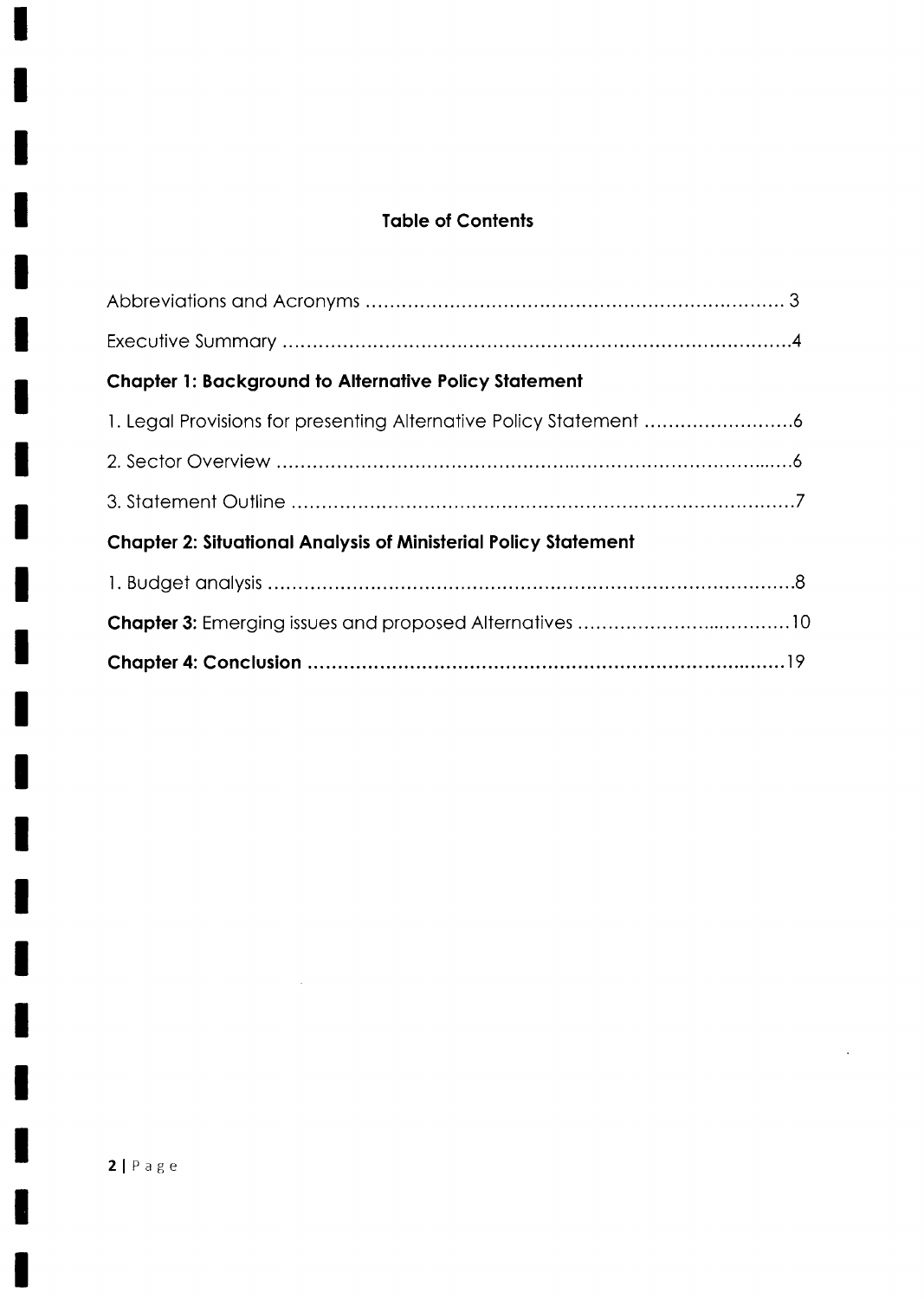# **Abbreviations and Acronyms**

| <b>ADF</b>    | <b>Allied Democratic Forces</b>         |
|---------------|-----------------------------------------|
| <b>AMISOM</b> | African Mission in Somalia              |
| <b>APS</b>    | <b>Alternative Policy Statement</b>     |
| <b>DRC</b>    | democratic Republic of Congo            |
| <b>MODVA</b>  | Ministry of Defence and Veteran Affairs |
| <b>MPS</b>    | Ministerial Policy Statement            |
| <b>NBFP</b>   | National Budget Framework Paper         |
| <b>NEC</b>    | <b>National Enterprise Corporation</b>  |
| <b>PFMA</b>   | Public Finance Management Act, 2015     |
| <b>UPDF</b>   | Uganda People's Defence Forces          |
| <b>UPF</b>    | Uganda Police Force                     |
| <b>VFM</b>    | Value for Money                         |

I

١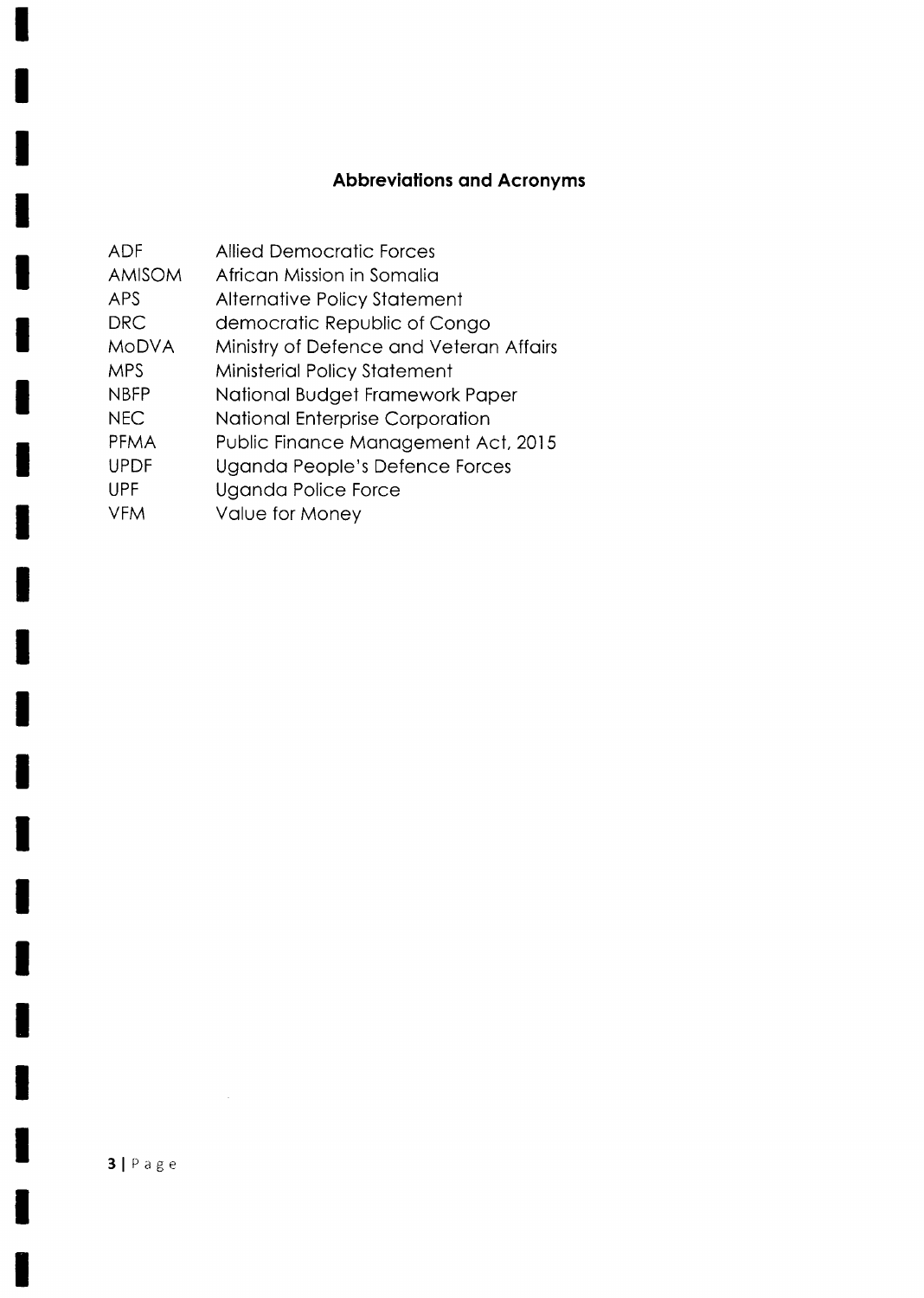#### **Executive Summary**

This Alternative Policy Statement is presented in accordance with Section 6E (2) and (4) of the Administration of Parliament (Amendment) Act, 2006 and Rule 147 of the Rules of Procedure of Parliament as the Opposition's alternative policy directions for the sector of Defence and Veteran Affairs.

## Compliance with the PFMA

The Minister of Finance didn't present a Certificate of Gender and Equity Compliance as mandated by the provisions of S. 13(15) (g) of Public Finance Management Act.

Additionally, the revised Charter for Fiscal Responsibility (CFR) as well as the revised National Budget Framework Paper (NBFP) were not published by the Minister of Finance. Therefore, the compliance of the Sector Ministerial Policy Statement was not checked against the CFR and the NBFP.

The following are the policy gaps identified in the sector of Defence and Veteran affairs together with the proposed alternative policy intervention-

1. Open-ended deployments of UPDF in foreign countries

The government deployed the UPDF in foreign countries on open-ended engagements where there is no ascertained schedule of deployment. Moreover, like in the current deployment in DRC, without parliamentary sanction as required under S.49 of the UPDF Act.

Alternative; Amend the UPDF Act to provide for stringent mechanisms of deploying UPDF abroad, clearly specifying timelines within which to seek Parliamentary approval;

## 2. Uncoordinated engagement of UPDF in national development

Engaging the military in development of the country at the time when there is no war is pertinent for national growth. the engagement has got to be specifically targeted lest the economy becomes militarized. Current engagement of UPDF in development is haphazard. The president has severally bestowed contracts for public infrastructure unto the UPDF Engineering/Construction Brigade, albeit illegally. National Enterprise Corporation which is currently implementing the president's illegal directives ought to bid for public contracts like any other commercial entity. Alternative: urgent need to formulate a policy guideline for UPDF engagement in national development. Amend the NEC Act to offer NEC a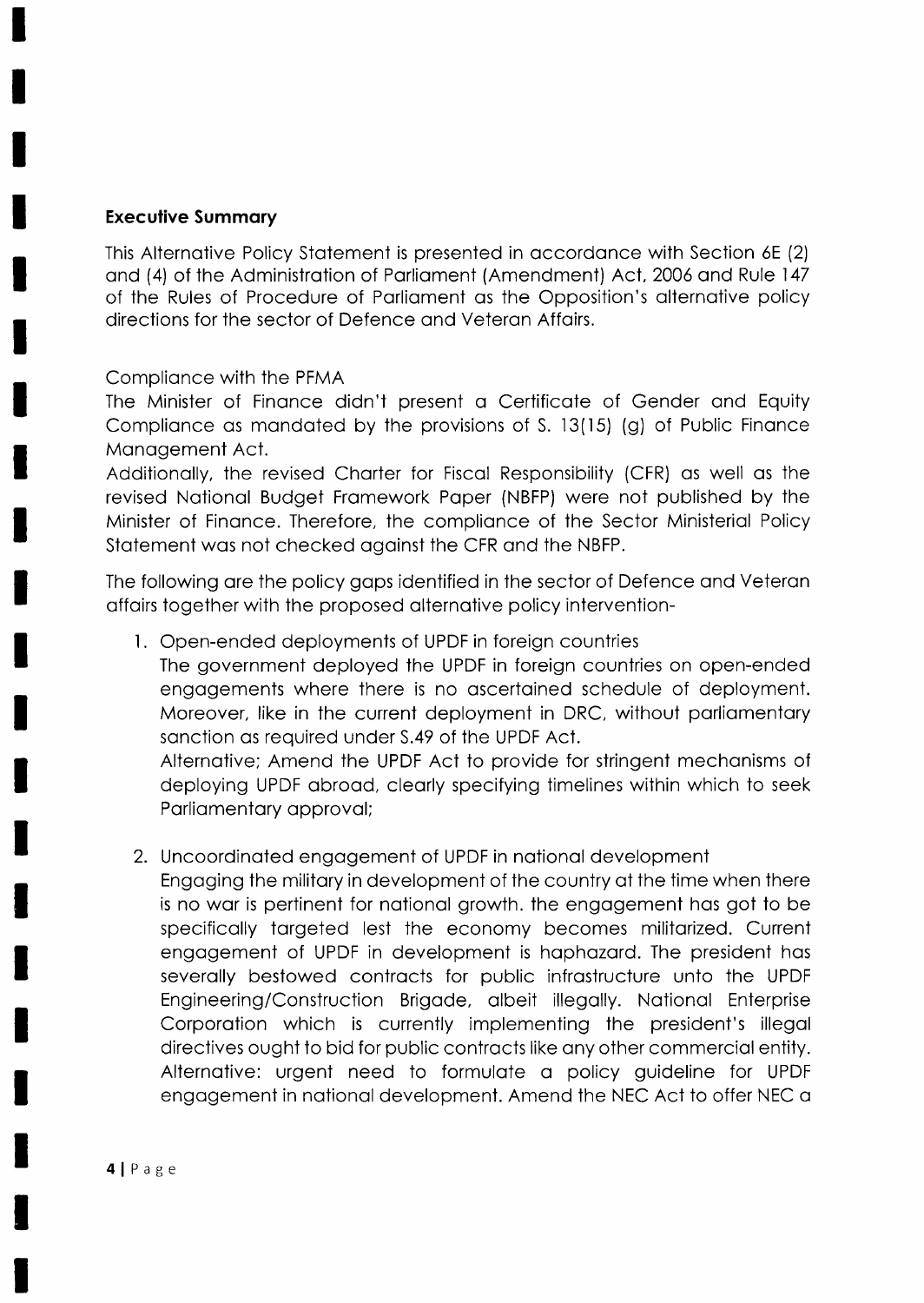regulatory framework in as far as public contracts are concerned. NEC ought to bid for public controcts like ony other commerciol entity;

3. Chronic internol insecurity

The reactionary UPDF are deployed else where leaving the territorial integrity of the country of stoke. For instonce, heovily ormed rustlers cross the Ugondon borderlines with South Sudon ond Kenyo to rustle ond plunder the livestock of the Karamajong in the country. The UPDF has very minimal presence in Karamoja, but are politically deployed in urban areas to stifle opposition especiolly during elections.

Alternotive: oll security personnel co-opted during elections should be qt the command of the Electoral Commission for that time to avoid politically inspired deployments ond repression of the opposition. Government should disarm the Karamajong and urge neighbouring countries to equally disarm their communities to effectively curb rustling in the region;

4. Welfore of service men ond women

The UPDF foce welfore chollenges like poor heolthcore system, poor housing, phosing out boording section in ormy schools. MoDVA disbonded the boording section in Army schools leoving school-going children of UPDF personnel exposed to vorious chollenges especiolly when soldiers ore on long-term duty like in Somolio or DRC currently.

Alternotive: Re-introduce boording section in Army Schools;

5. Criminol justice system under Militory Court Mortiol

The presiding officer of Court Mortiol is o serving soldier who is bound by the military chain of command with the president ac the Commander in Chief. The Choirmon of the Court Mortiol is oppointed by the president on shortterm renewoble controct. This costs in doubt the independence of the Court Martial in order do dispense free, fair and impartial justice.

Alternotive: the UPDF Act should be omended to provide for o civilion Judiciol Officer to preside over thot court. The soid judiciol officer should be oppointed the some woy High Court Judges ore.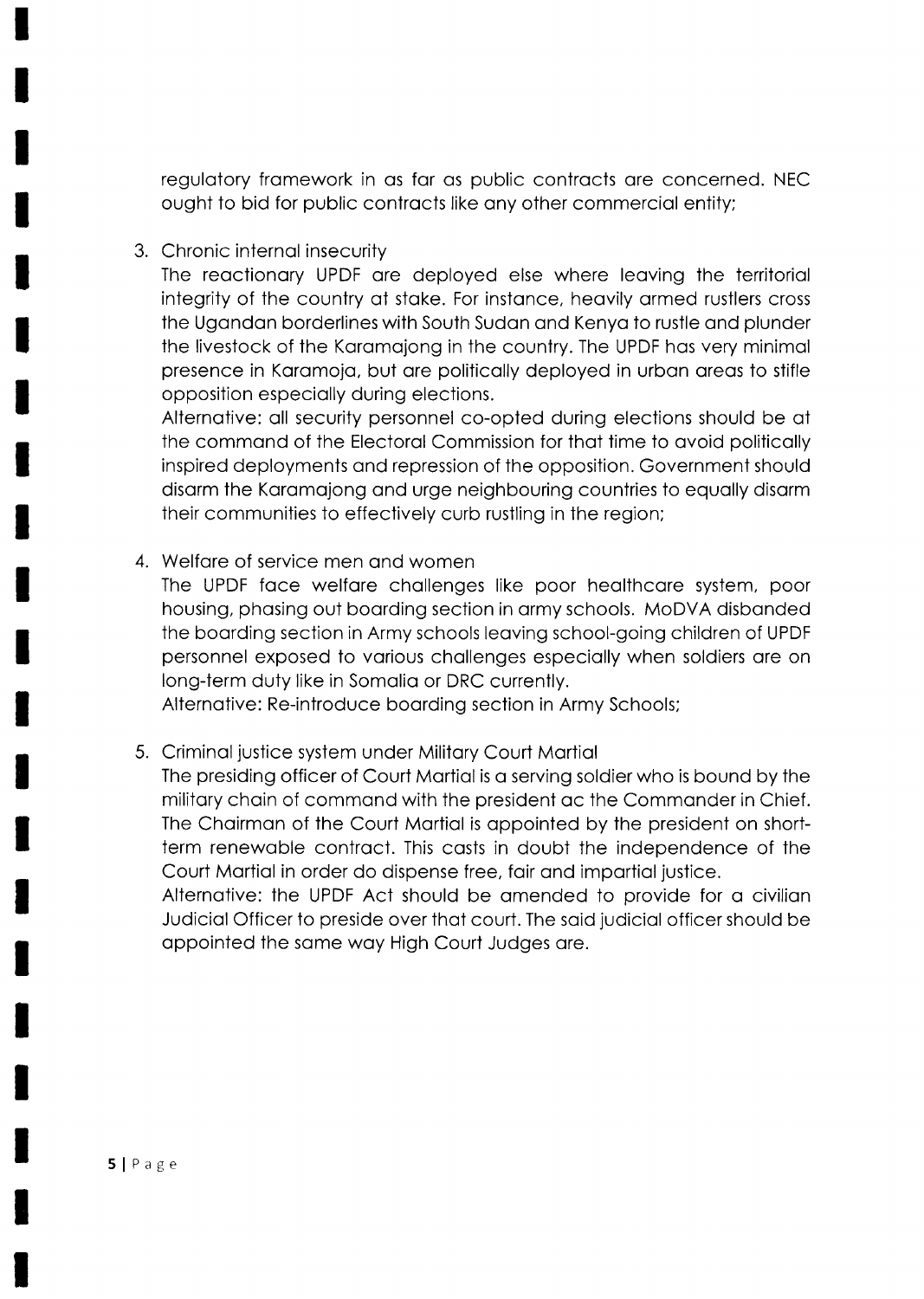## Chapter 1: Background to Alternative Policy Statement

## 1. Legal Provisions for presenting Alternative Policy Statement

This Alternative Policy Statement is presented in accordance with Section 6E (2) ond (4) of the Administrotion of Porlioment (Amendment) Act,2006 ond Rule 147 of the Rules of Procedure of Porliqment os the Opposition's olternotive policy directions for the sector of Defence ond Veteron Affoirs.

This Alternotive Ministeriol Policy Stotement wos onived of os o result of o review of the Ministeriol Policy Stotement of the Ministry of Defence ond Veteron Affoirs (MoDVA), Vote 004 for the FY 2022/2023.

This Stotement pursues credible, cost-effective olternotive policy proposols to fill the gops left ond/or ignored by the current government. Ultimotely, losting ond credible security of oll Ugondons ond their property will propel the economy to o boom should our propositions be token-on.

## l. Sector Overview

The sub-sector of Defence and Veteran Affairs is mandated to ensure a secure, peoceful ond stoble Ugondo. Whereos the sector proys o criticol role in ensuring thot there is on enobling environment for other sectors to flourish ond for the socioeconomic transformation of the country, Uganda is marred with increasing insecurity through octuol terror ottocks, ossossinotions, porous borders, poor welfare of armed forces, overwhelming numbers of political prisoners, missing Ugondons, militory violence, poor militory justice system omong others.

ln November,2021, Ugondo People's Defence Forces deployed the Democrotic Republic of Congo to fight the Allied democrotic Forces (ADF) insurgents in the Eostern port of the country. To-dote, the Executive orm of government hos not formally laid the matter before Parliament for sanctioning as required under Article 210 of the Constitution and Section 39(2) of the UPDF Act, 2005.

Ugondo hos deplorobly become o militory stote. Groduolly, the UPDF hos token over the running of key civilion offices. The Police Force hos for o long time been led by serving Militory officiols, the supervision of the Notionol Agriculturol Advisory Services is run by the Militory under the Operotion Weolth Creotion, the President in July, 2021 directed thot school ond heolth center construction projects be gronted to the Militory Brigode on Construction, olbeit illegolly while of the some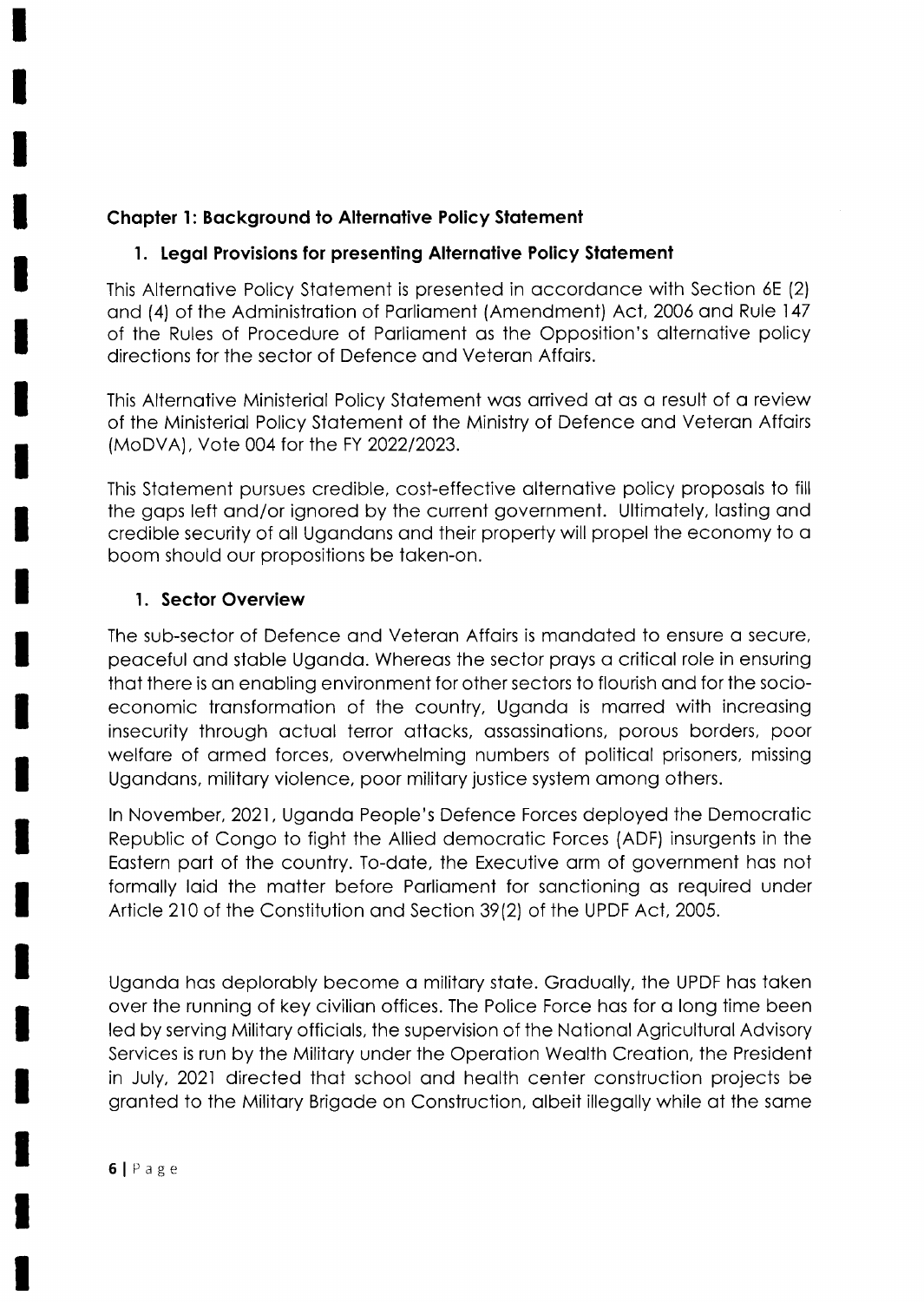time, grappling with the need to capitalise the National Enterprise Corporation, on economic orm of the UPDF.

The dispensation of justice in military court martial is systemically not aligned to the constitution ond tenets of noturol justice. The independence of the Court Mortiol is risked by the direct commond choin in the militory. Current structures do not ensure dispensotion of justice in militory courts.

#### 3. Statement Outline

Chapter 1: Background to Alternative Policy Statement - Legal Provisions for presenting Alternotive Policy Stotement; Sector Overview; Stotement Outline.

Chapter 2: Situational Analysis of Ministerial Policy Statement - Budget analysis.

**Chapter 3:** Emerging issues and proposed Alternatives.

**Chapter 4: Conclusion.**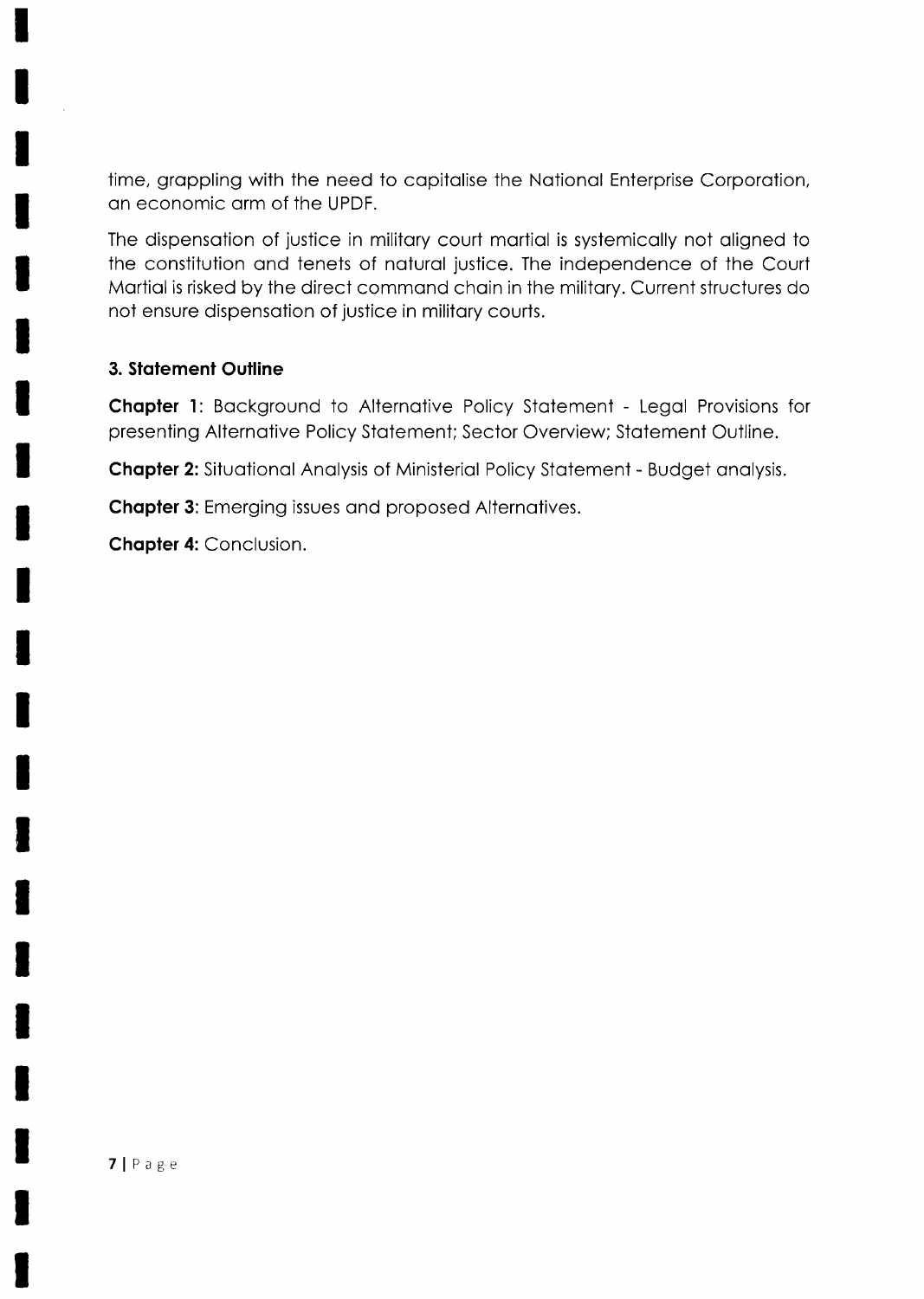# **Chapter 2: Situational Analysis of Ministerial Policy Statement**

# 1. Budget analysis

|                     | Approved FY<br>2021/22 | Proposed<br><b>FY</b><br>2022/23 | % age in FY<br>2022<br>Vs<br>2021/22 | $\%$<br><b>Budget</b><br><b>Share 2022/23</b> |
|---------------------|------------------------|----------------------------------|--------------------------------------|-----------------------------------------------|
| Total<br>Recurrent  | 1,385.2                | 1,380.0                          | $-0.4%$                              | 41%                                           |
| Wage                | 610.4                  | 610.427                          | $0\%$                                | 18%                                           |
| Non-Wage            | 774.7                  | 769.585                          | $-1\%$                               | 23%                                           |
| GoU                 | 2,467.4                | 1,972.917                        | $-20%$                               |                                               |
| <b>External Fin</b> | 406.9                  | 393.015                          |                                      |                                               |
| Arrears             |                        | 11.501                           | 100%                                 |                                               |
| Total               | 3.445.6                | 3.757.444                        | $-3%$                                | 100%                                          |

#### **VOTE: 004 MoDVA**

According to the table above the total budget allocations for the next FY have dropped by Ug x 311.844Billion. The biggest cuts are under Development budget line (20%).

Non-alignment with the National Development Plan III

The National Development Plan III, under the Performance Implementation Action Plan (PIAP) Program Financing Framework, provides for annualized cost by sub-program which allocations under every Ministerial Policy Statement must be aligned to.

Table showing Program Funding Framework according to the NDPIII

 $8 | P \nexists g e$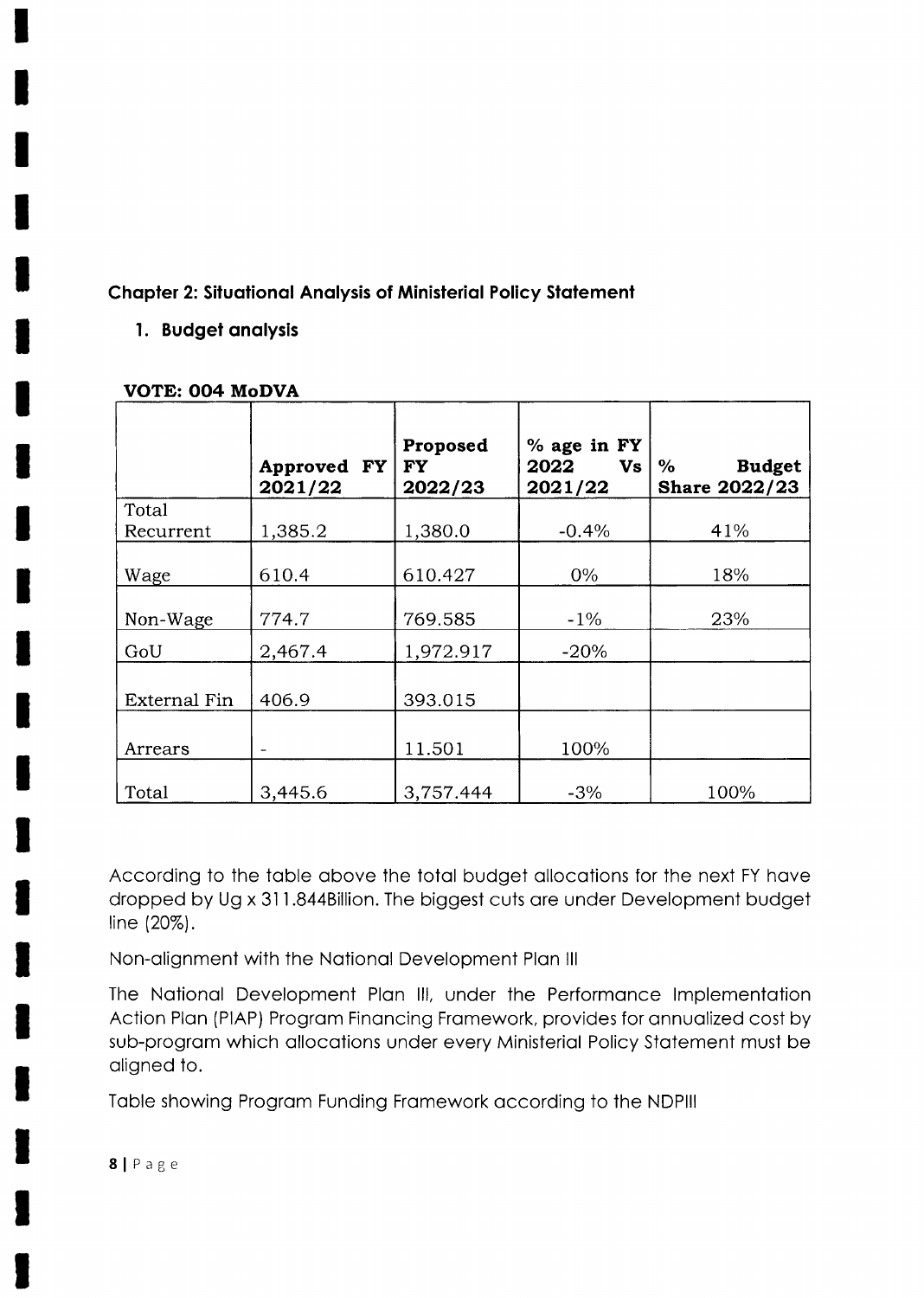| Vote    | Sub programs                         | 2020/21  | 2021/22  | 2022/23  |
|---------|--------------------------------------|----------|----------|----------|
| 6-MoDVA | National Defence                     | 4,197.18 | 3,682.22 | 3,299.49 |
| 6-MoDVA | Policy Planning and Support Services | 341.558  | 155.96   | 155.96   |
|         | Sub Total for Vote 004               | 4,538.74 | 3,838.18 | 3,455.45 |

Source: National Development Plan III PIAP

From the toble obove, by the FY 2022/2023, the totol budget ollocotion should be Ug X 3,455.45Billion. The MPS allocations are Ug X 3,757.444Billion for FY 2022/23 which represents Ug X 301.994Billion budgeting over ond obove the NDPlll projections.

## Non-complionce with the Public Finonce Monogement Acl, 20I5

The Minister of Finonce, Plonning ond Economic Development did not loy o revised Chorter for Fiscol responsibility which should hove been o bedrock to the Notionol Budget Fromework Poper. The revised NBFP wos olso not presented to this House.

A revised NBFP wos equolly not presented which underlines disregord of stotutory provisions on the port of the Minister ond Cobinet generolly. Consequently, there was no check on the revised NBFP for consistency with the Charter for Fiscal Responsibility os strictly required by the provisions of S. 5 of the PFMA.

Pursuant to S. 13(15) (g) of the PFMA, the Minister of Finance is in breach for not presenting o Certificote of Gender ond Equity Responsiveness.

Ultimately, both Ministers should be tasked to give written explanations as to why the soid provisions of the PFMA were not complied wilh.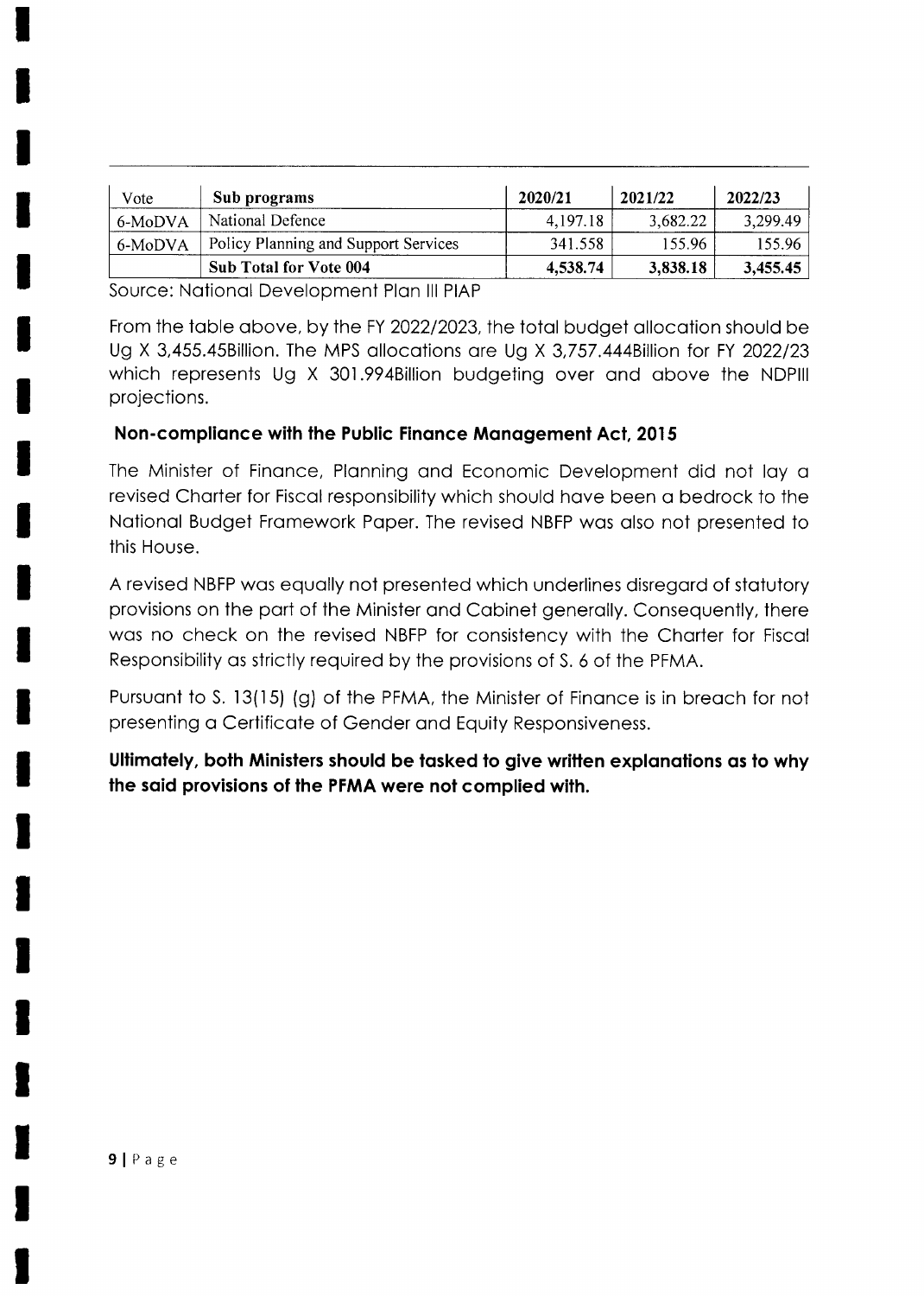## Chopter 3: Emerging issues ond proposed Alternotives

The Sector of Defence ond Veteron Affoirs is groppling with mointoining losting peoce, security ond order both within the country ond in the region.

## l. Open-ended UPDF Deploymenls

The government of Ugondo hos deployed UPDF soldiers in Somolio under the AMISOM since Morch 2007 to-dote.

Additionolly, the government illegolly deployed UPDF soldiers in South Sudan in 2013<sup>1</sup> in an open-ended operation which was neither lawful under the Constitution Article 210, UPDF Act- SS, 39-40 nor under the international low.

The government, following the twin bombing of Kampala in November 2021, deployed UPDF soldiers in Eostern Democrotic Republic of Congo, onother open-ended deployment.

These deployments come of o huge cost met by the tox poyer in oddition to casualties. For instance, the Ministry of Defence and Veteran Affairs is seeking for Ug. X 247Million per day to sustain the deployment in DRC<sup>2</sup>.

The deployments come without Parliamentary sanction as provided for under Article 210 of the Constitution of Ugondo ond section 39 of the UPDF Act. To-date, Parliamentary sanction is yet to be sought by the executive since November 2021 deployment in DRC.

This is at the backdrop of the International Court of Justice, on the 09<sup>th</sup> day of Februory,2022, owording the DRC \$225 Million for domoge to persons, which includes loss of life, rape, recruitment of child soldiers and displacement of civilians against Uganda's invasion of Eastern Congo<sup>3</sup>.

## Alternative policy proposal

The UPDF Act ought to be amended to provide for a more certain and comprehensive mechanism of seeking Parliamentary sanction for foreign deployments of the UPDF.

<sup>&</sup>lt;sup>1</sup> Leader of the Opposition, 2014. Statement by the Leader of the Opposition in Parliament on the UPDF Deployment in South Sudan and on the Status of Forces Agreement, May 2014.

<sup>&</sup>lt;sup>2</sup> MoDVA, 2022. Presentation of the Ministry of Defence and Veteran Affairs to the Committee on Defence and Internal Affairs on the Budget Framework Paper, 2022/2023, January 2022.

<sup>&</sup>lt;sup>3</sup> The International Court of Justice, 2022. Armed Activities on the Congo (democratic Republic of Congo V. Uganda) Judgment, February 2022.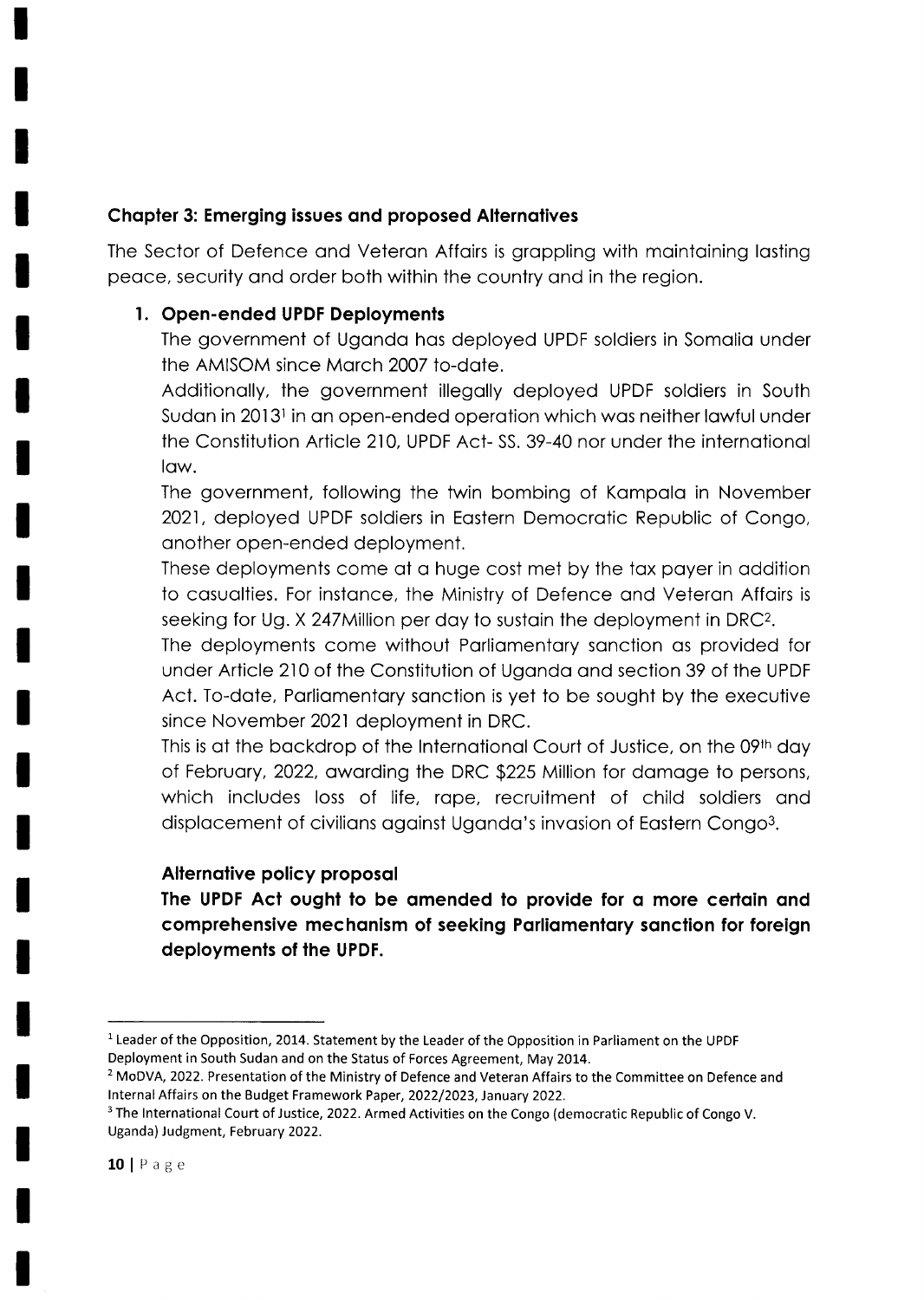With our weak law on ratifying deployments of the UPDF out of Uganda during the time when Parliament in in session, the Executive is playing its cards. S. 39 of the UPDF Act does not provide for timelines of seeking parliamentary approval when Parliament is in session.

The UPDF Act ought to be amended to provide for those strict timelines and a sanction for the breach of the same. This is so that government briefs and seeks Parliamentary sanction in specific time, detailing deployment period - from start to end, the cost implication as well as the benefit accruing from the deployment.

Note that, owing to refusal and/or failure by the Executive to seek Parliamentary sanction for deploying in the DRC, the money sought by the Ministry of Defence and Veteran Affairs was summarily not granted by the Parliament<sup>4</sup>.

The MoDVA armed with an uncommon privilege of classified budgeting, Uganda will continue to lose money through the Executive circumventing parliamentary decisions with classified and supplementary expenditure if the law is not tightened to provide for strict timelines within which to seek Parliamentary approval.

Owing and alive to the risk of preempting security and military strategies in the circumstances, the amendment of the law will ably cater for that. For instance, the briefing and seeking Parliamentary approval can well be in camera.

## 2. Uncoordinated engagement of the UPDF in national development

The UPDF have been engaged in national development programmes since 1989 when the National Enterprise Corporation (NEC) was established under the National Enterprise Corporation Act as a commercial wing parastatal under the UPDF.

Whereas it is necessary to economically engage the Army during the time when the country is not at war, that engagement ought not to interfere with the Army's cardinal role of defending the country's territorial sovereignty and ensuring security of persons and property.

<sup>&</sup>lt;sup>4</sup> Budget Committee, 2022. Report of the Budget Committee on the National Budget framework Paper FY 2022/2023 - FY 2026/2027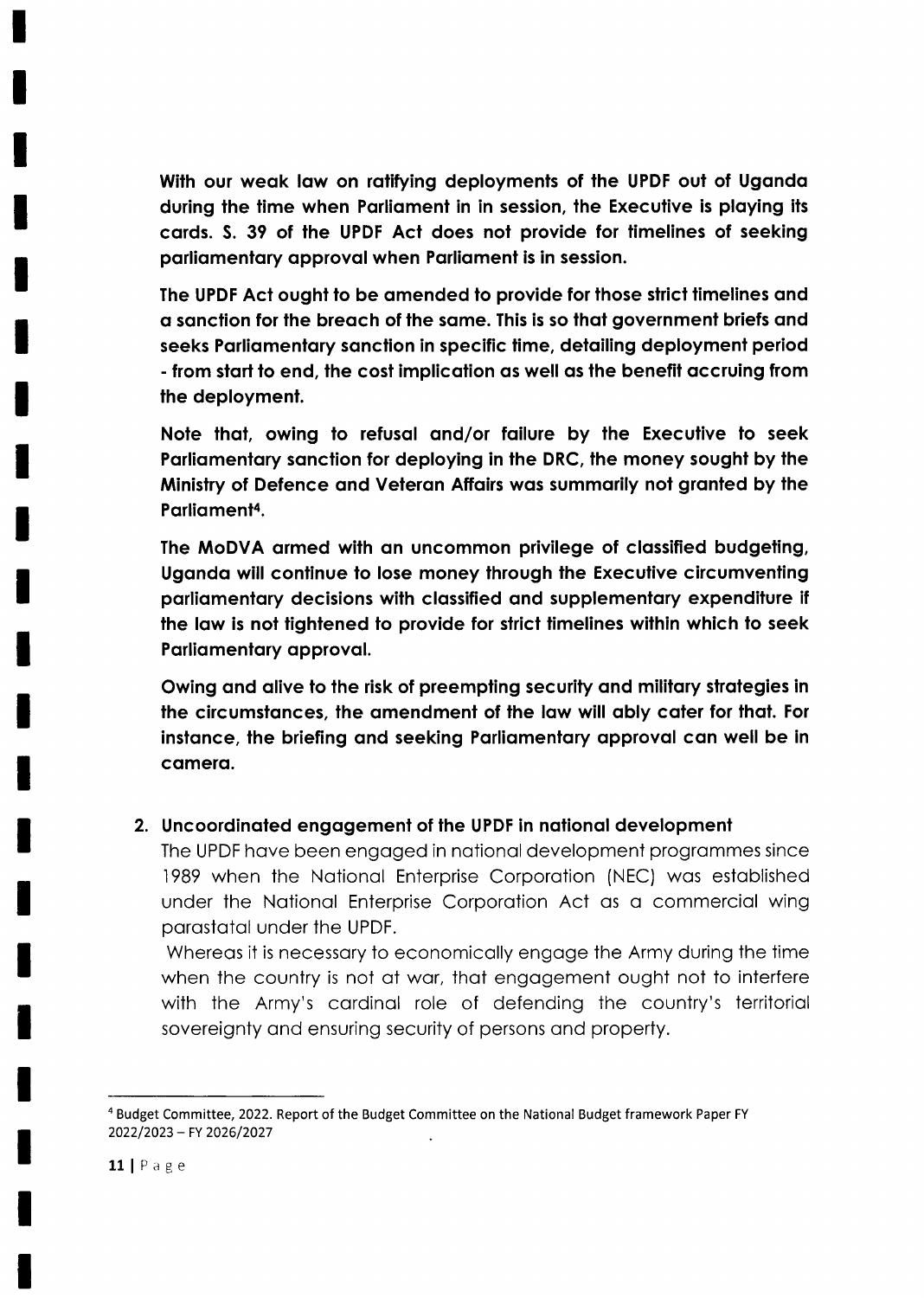Secondly, the involvement of the ormy in notionol development ought to be conveniently intended so thot the engogement does not result in militorisotion of public service.

Stretched dependence on the militory often leods to the erosion of the public ond privote sectors insteod of empowering ond nurturing them to goin sustoinobility. ln Ugondo for instonce, President Museveni's odministrotion hos increosingly demonstroted bios towords qnd relionce on the Military take-over of vital positions in public service, namely-

- i. The Military, under Operation Wealth Creation, have taken over supervision of ogriculturol extension services from Notionol Agriculturol Advisory Services (NAADS) under the Single Spine Agricultural Extension System<sup>5</sup> allegedly because of corruption of civil servonts;
- ii. the Fishing industry is reguloted by the Fishing Protection Unit of the UPDF;
- iii. the UPDF ore currently implementing President Museveni's decrees of owording oll public school ond hospitol construction projects to the UPDF Engineering Brigade<sup>6</sup> together with other high-profile notionol rood construction projects;
- iv. Serving soldiers constontly oppeor on the cobinet list of President Museveni's, currently in Works and Transport, and Internal Affairs portfolios;
- v. Until recently, the Ugondo Police Force hos been led by serving UPDF soldiers since 2001.

All these and more strategic deployments of the Military in civilian gaps ultimotely serve to conveniently militorise key public service positions ond thus entrench militory power over civilion leodership. This is o dongerous setback to the democratization efforts the country is taking.

The engogement of the militory in notionol development, therefore, ought to be bosed on cleor policy guidonce ond interventions to sofeguord ogoinst militorisotion. Under the current odministrotion, it is the other woy round.

<sup>&</sup>lt;sup>5</sup> V. R. Rubarema, PS - MAAIF, January, 2015: Letter to the PS Ministry of Public Service; Implementation of the Single Spine Agricultural Extension System, 06<sup>th</sup> January, 2015.

<sup>&</sup>lt;sup>6</sup> Yoweri Museveni, July, 2021: Directive on the use of the Army Brigade to undertake Government Constriction Projects, Letter addressed to the Minister of Education and Sports and the Minister of Health, 01<sup>st</sup> July, 2021.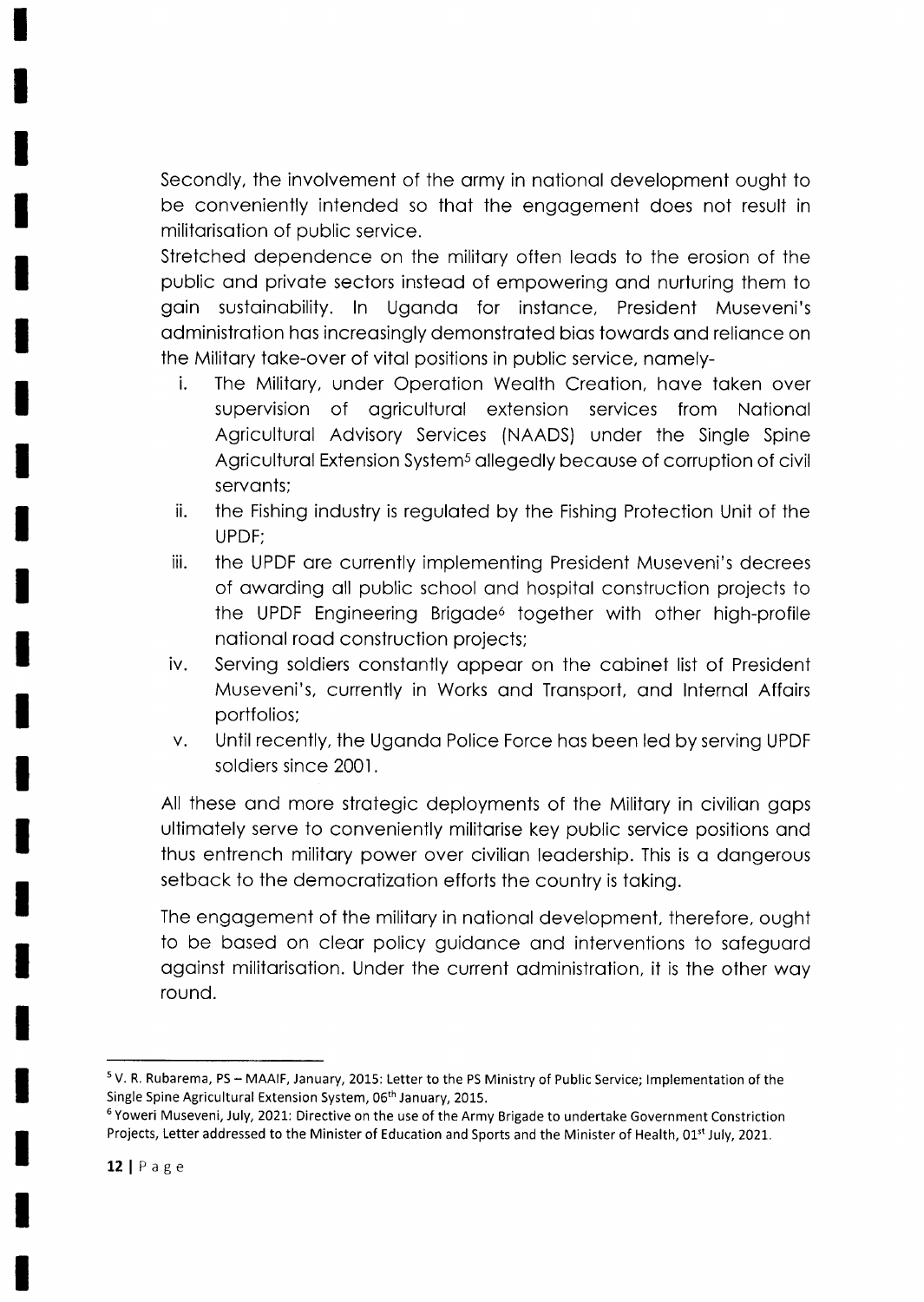The government hos hophozordly deployed the militory in key infrostructure construction projects, olbeit without policy ond legol guidelines. The owording of construction of public schools ond heolth centers projects to the Militory Engineering Brigode is itself offensive to the low.

The directive offends the Public Procurement ond Disposol of Public Assets Authority Act ond Regulotions mode under it which govern procurement ond disposol of public ossets.

The law lays down a clear cycle through which a procurement project has to under-go, lest there is no sofeguord ogoinsi corruption ond misuse of public resources. The Engineering Brigode of the UPDF does not omount to o Procuring ond Disposing Entity to thot con toke-on public procurement projects os defined under S. 3 of the PPDA Act.

Secondly, the directive is okin to the concept of Force Account Mechonism in procurement which is provided for under S. 95A of the PPDA Act. Force Account mechonism meons undertoking the works of o Procuring ond Disposing Entity (PDE) using the personnel and equipment of the PDE or of onother PDE. Force Account mechonism is only resorted to in emergency situations where there is no contractor willing to take on the project.

Unfortunately, the directive of President Museveni does not amount to a Force Account, and gravely offends the PPDA and its Regulations.

Alive to the illegolities of implementing the directive of the president, the Ministry of Defence ond Veteron Affoirs is insteod procuring equipment ond entering Memorondo of Understonding with vorious Ministries to implement the same under the National Enterprise Corporation<sup>7</sup>

currently, there is no regulotory fromework under the NEC Stotute within which the Corporation, together with the Engineering Brigade can implement the decrees of President Museveni or toking on public projects generolly while sofeguording tronsporency, occountobility ond ogoinst conflict of interest.

NEC being o commerciol porostotolunderthe Public Enterprise Reform ond Divestiture Act, 1993, should, like any other entity, competitively apply for public tenders ond controcts ond the low tokes its course.

Additionolly, MoDVA seeks to copitolise NEC. The Auditor Generol noted that generally NEC made profits in the FY 2020/2021 particularly profits were

<sup>&</sup>lt;sup>7</sup> Ministry of Defence and Veteran Affairs, 2022. Presentation to the Committee on Defence and Internal Affairs on the National Budget Framework Paper FY 2022/2023, lanuary 2022.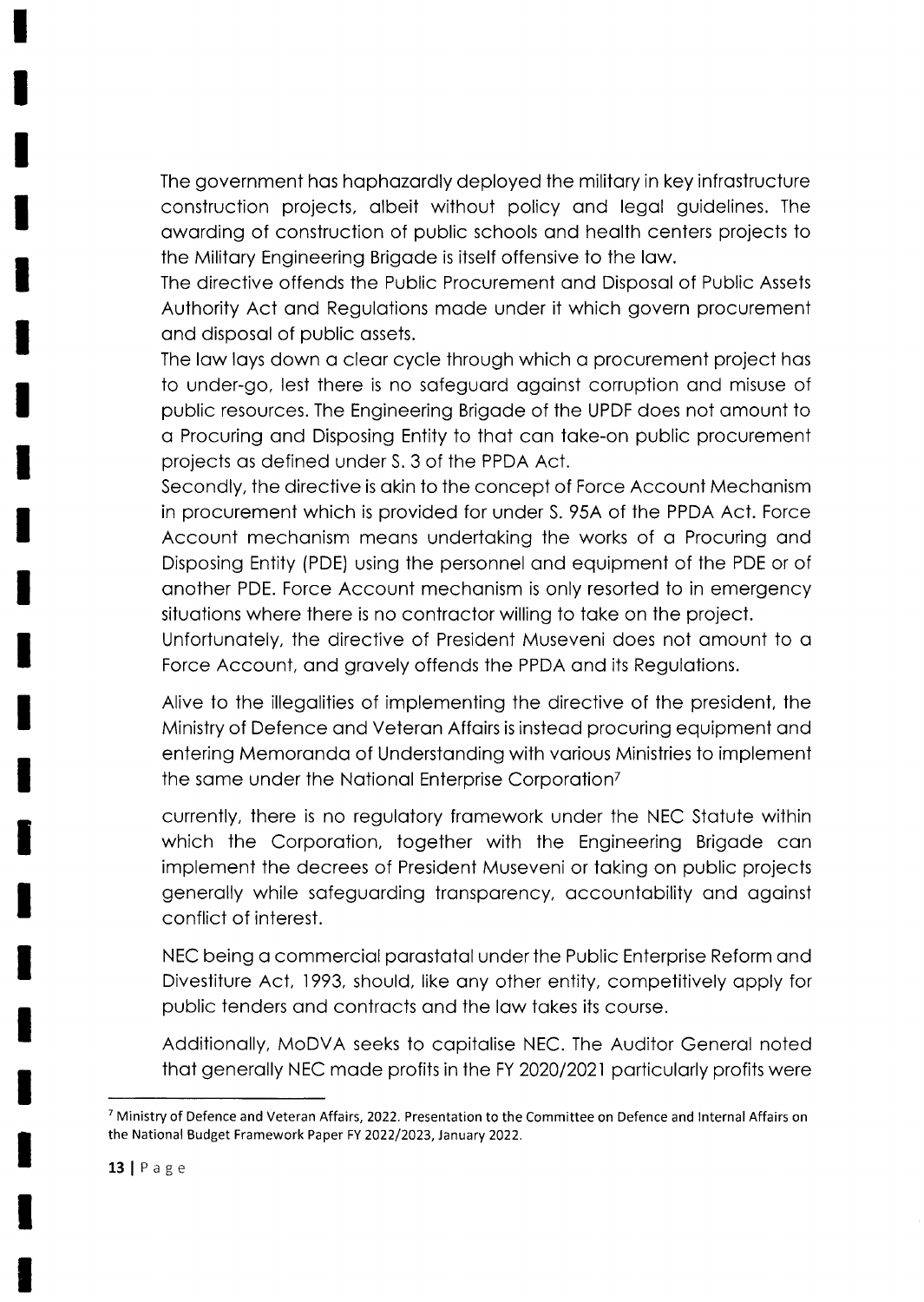posted by NEC Luweero ond NEC Uzimo, while the rotios of most other enterprises under NEC ore under-utilising their ossets, meoning thot they ore not making enough income from their assets<sup>8</sup>. Therefore, it is strikingly uneconomicol to copitolise on enterprise thot is moking profit, let olone underutilising her ossets.

To ovoid the risks ond overcome chollenges first mentioned obove, ond ensure that the tax-payer's money is not is wasted, the engagement of the UPDF requires stringent policy ond legol sofeguords, not the hit-or-miss directives currently plonned.

## **Alternative**

The engagement of the Military in national development is vital for any country especially at the time when there is no war. The engagement fully utilizes scarce resources like manpower while ensuring cheaper projects becquse of olreody poid workforce ond feeding ond qccommodolion outlays which stimulates faster growth in developing economies like our own.

Currently, however, there is no legal and policy framework to smoothly enable engagement of the military in national development. The National Enterprise Corporation Act does not elaborately provide for such engagements. It being a government parastatal even gives rise to issues of conflict of inlerest.

There is need for a policy to regulate the engagement of UPDF in national development as well as a legal framework before the Army. The NEC Act ought to be omended to give NEC o bocking to bid for ond possibly be awarded public contracts like any private entity. Lest the economy will continue to lose out on cheaper Iabour and possibly output if the UPDF are not optimally utilized at the time Uganda is not at war.

## 3. Chronic Internal Insecurity

The country has become insecure for her citizens and leaders. The presidential and general elections of 2021 were characterised by unprecedented militory ond police brutolity meted out especiolly on the

<sup>&</sup>lt;sup>8</sup> Auditor General, 2021. Consolidated Auditor General's Report for FY 2020/2021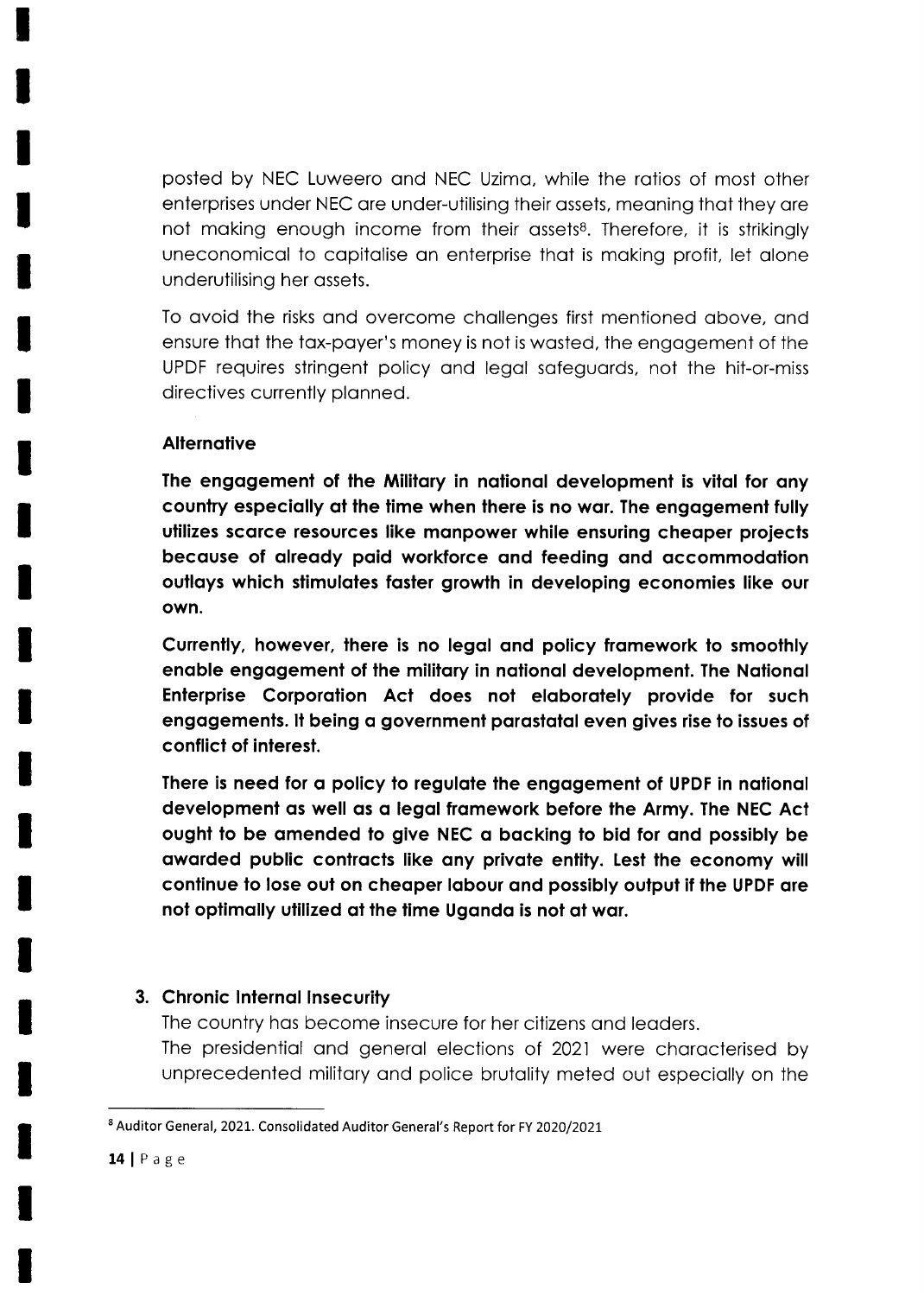political opponents of the National Resistance Movement by security operotives os hos been observed in every election cycle.

To-dote, some of the obductees hove not been troced of oll, deod or olive <sup>9</sup>, headlining the state of insecurity in the country.

The security state is relatedly very deplorable in Karamoja sub-region becouse of omong others, poor internol ond weok cross-border security. Owing to unreguloted cross-border trode, illicit orms ore being troded in despite the disarmament endeavors<sup>10</sup>.

Consequently, districts of Moroto, Kaabong and Karenga and generally the entire sub-region foce heightened insecurity from cottle rustling by worring Karamojong groups and cross-border rustlers from Turkana – eastern Kenya and South Sudan<sup>11</sup>.

The UPDF's Notionol Focol Point (NFP) on smoll orms ond light weopons ond the government generally have prioritised disarming the Karamajong of Ugondo ond not urging neighbouring countries to undertoke o similor progrom in Kenyo ond South Sudon.

In the circumstances, some Karamajong groups have acquired guns from war-stricken South Sudan through our porous borders.

Whereas the UPDF has physical presence in the sub-region, insecurity has continued to subsist. The Karamoja Parliamentary Group assert that the UPDF currently deployed in the sub-region ore sustoining the insecurity becouse some of them illegolly benefit from it. lt is osserted thot the recovered cattle disappear at UPDF barracks<sup>12</sup> further exposing state operotives os cousing the insecurity themselves.

Over the lost one yeor, Ugondo foced further incidents of insecurity ond actual terror attacks<sup>13</sup> in which several people were fatally hit and others sustoined numerous injuries form ADF ond lSlS terror-ottocks.

<sup>&</sup>lt;sup>9</sup> Hon. Mathias Mpuuga, 2021. List of National Unity Platform supporters who were abducted by Security Agencies before, during and after the 2021 elections, 04<sup>th</sup> March, 2021.

<sup>&</sup>lt;sup>10</sup> **UPDF,2022.** UPDF intensifies campaign on 'Voluntary Surrender' of small arms and light weapons in Kotido District, 28<sup>th</sup> January, 2022. http://www.defence.go.ug/home/newsandevents/85.0 last accessed on Friday, 04<sup>th</sup> Feb., 2022.

 $11$  lbid

 $12$  Hon. Achia Remigio. 2021. Karamoja MPs call for new approach to tackle insecurity, 07<sup>th</sup> December, 2021. https://www.parliament.go.ug/news/5477/karamoja-mps-call-new-approach-tackle-insecurity <sup>13</sup> Commissioner of Police, Enanga Fred, 2021. Up-date on the Continuous Counter-Terror Operations, November 22,2021.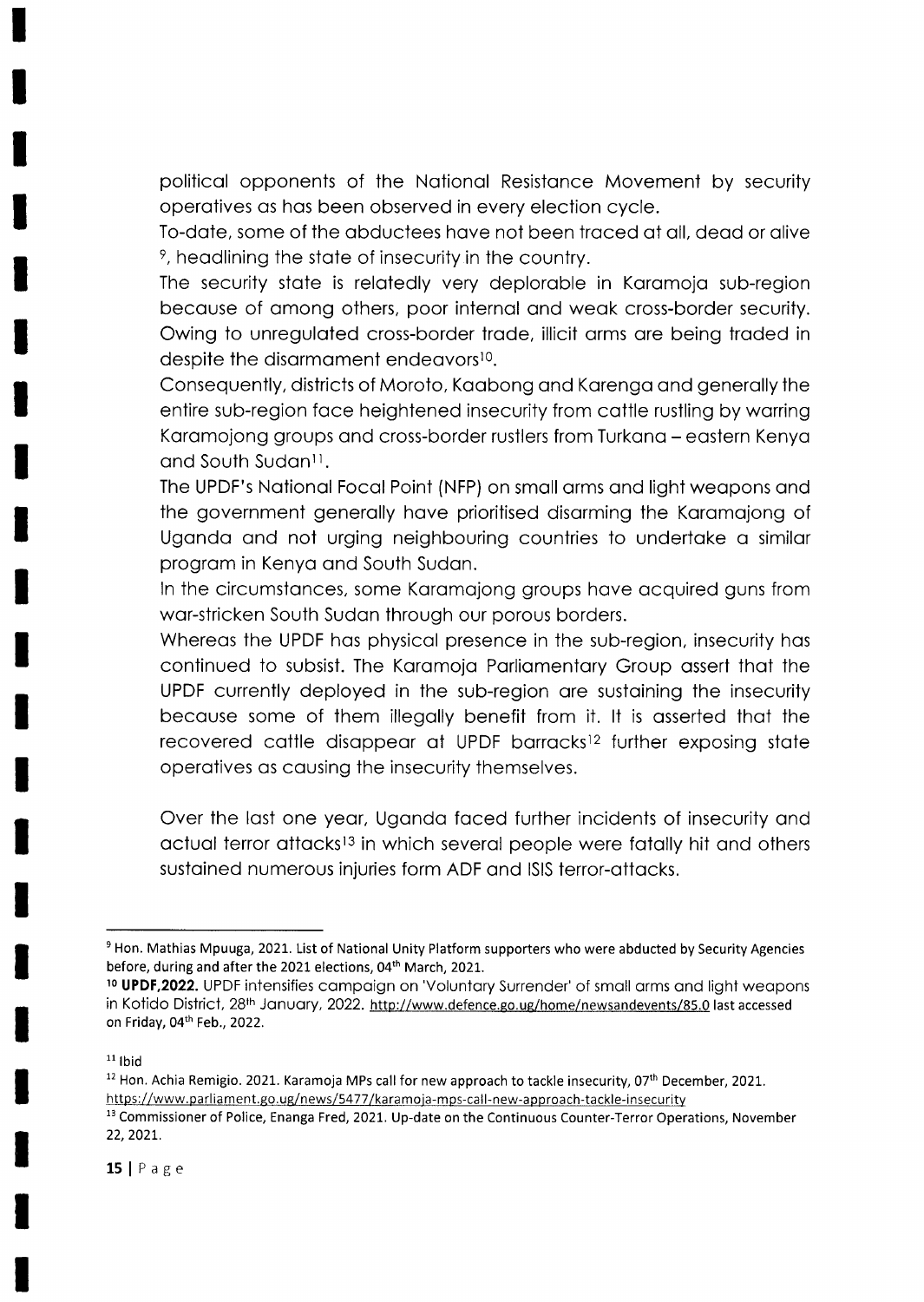In the same vein, security status of the country continued to deteriorate ofter elections of 2021 with "Bijombiyo" (mochete-wielding) groups terrorising the people of Central Uganda especially in Greater Masaka<sup>14</sup>. The UPDF is preoccupied in ensuring peoce in Somolio under AMISOM ond is now engaged in other commercial activities. For instance, under a presidentiol initiotive Operotion Weolth Creotion, Notionol Enterprise Corporation that engages over 2,000 soldiers in its Engineering and Construction Brigade<sup>15</sup> among others.

This greotly interferes with the primory obligotion of the UPDF which is efficient ond effective defence of the country both internolly ond mointoining her territoriol integrity.

#### **Alternative**

In a bid to regulate and subsequently curb politically inspired electoral violence, all security personnel deployed in elections should be at the command and order of the Electoral Commission<sup>16</sup>. Subsequently, an amendment of the Electoral Commission Act to reflect the same would curb the politicolly inspired violence.

Additionally, the government ought to urge neighbouring countries of Kenya and South Sudan to equally carryout disarmament programmes in their respective countries to strategically curb armed cattle rustling in the region. Otherwise, Ugandans will continue to die and lose their cattle to cross- border rustlers.

## 4. Welfare of service men and women

The welfore of the ormed forces ond their fomilies hos most often been flagged as a policy issue that they grapple with<sup>17</sup>. This ranges from poor housing focilities, poor heolthcore services, low poy ond the problems ossocioted with the 2013 phosing out of the boording section in Militory

<sup>&</sup>lt;sup>14</sup> Uganda Police Force; Further Update on the Vicious Murders in Masaka and Lwengo, September 06<sup>th</sup>, 2021. Last accessed on www.upf.go.ug on the 24<sup>th</sup> of January, 2022.

<sup>&</sup>lt;sup>15</sup> Ministry of Defence and Veteran Affairs, 2022. Presentation of the Ministry of Defence and Veteran Affairs on the BFP FY 2022/2023, 24<sup>th</sup> January, 2022.

<sup>&</sup>lt;sup>16</sup> Mathias Mpuuga, MP, 2021. Statement on the shrinking Operational Space of Civil Society Organisations, November, 2021.

<sup>&</sup>lt;sup>17</sup> Office of the Clerk to Parliament, 2019. Report of the Committee on Defence and Internal Affairs on the Ministerial Policy Statements and Budget estimates for FY 2020.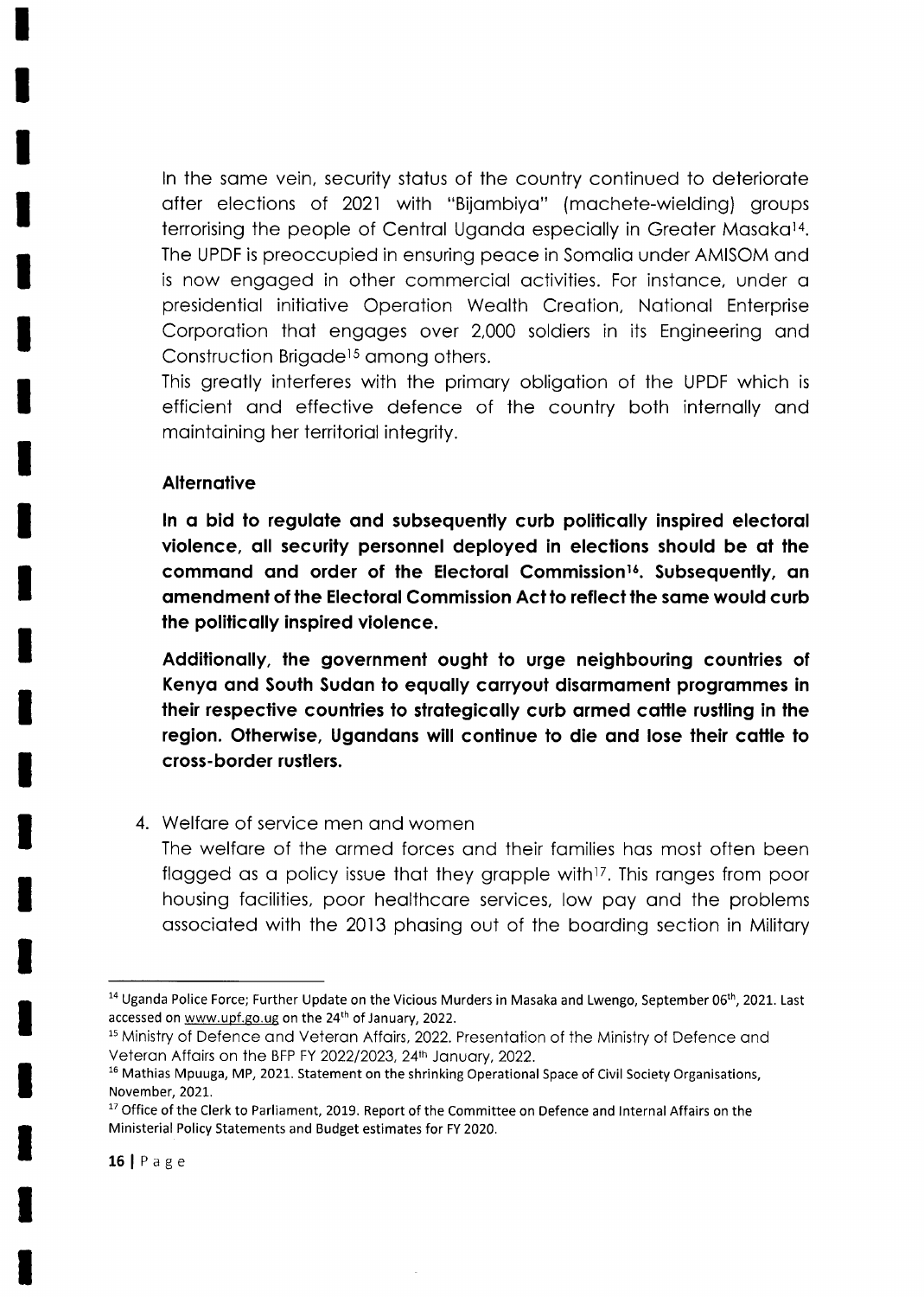schools<sup>18</sup>. All these issues have been and are collectively a contributory to lack of morale consequently leading to the deterioration of peace and security.

#### Alternative

Government ought to consider boarding sections in Army schools. That way, while soldiers are away on duty, they have an assurance and security that their children are attending school. In 2013, the MoDVA phased out boording seclion in Army schools becquse they were opporently expensive but the burden ond inconvenience especiolly soldiers on long-term missions owqy from home like in Somolio ond recently DRC go through would require their children being catered for in boarding schools.

#### 5. Criminal justice under the Military Court Martial

The UPDF has fast been eroded of its core principles and values as enunciated under Article 208(2) of the Constitution of Uganda. The ruling government, to this end, hos foiled to demonstrote its copocity ond willingness to reign in on erront individuols ond redirect the entire institution towards creating a peaceful and secure environment from which humanity and economic activity can thrive. Economic growth can only be guaranteed and boosted in a free and democratic society where the parameters for justice are the same for everyone.

The institution chorged with dispensing justice in the Militory - Court Mortiol, is not on independent one os the dictotes of Article 28(1 ) of the Constitution provide.

Justice is dispensed by serving soldiers within the Militory. A court presided over by a person who is not professionally trained to administer justice cannot materially observe its core mandate. In Sudan for instance, the Centrol Court Mortiol ond the Mojor field Court ore comprised of omong others, a legal officer at a specific rank<sup>19</sup>. Whereas this does not necessarily ensure independence and professionalism of the courts martial, there is at leost o sofeguord in os for os comprehending complex legol issues through triol.

 $18$  lbid.

<sup>&</sup>lt;sup>19</sup> Sections 55-57 of the Armed Forces Act, 2007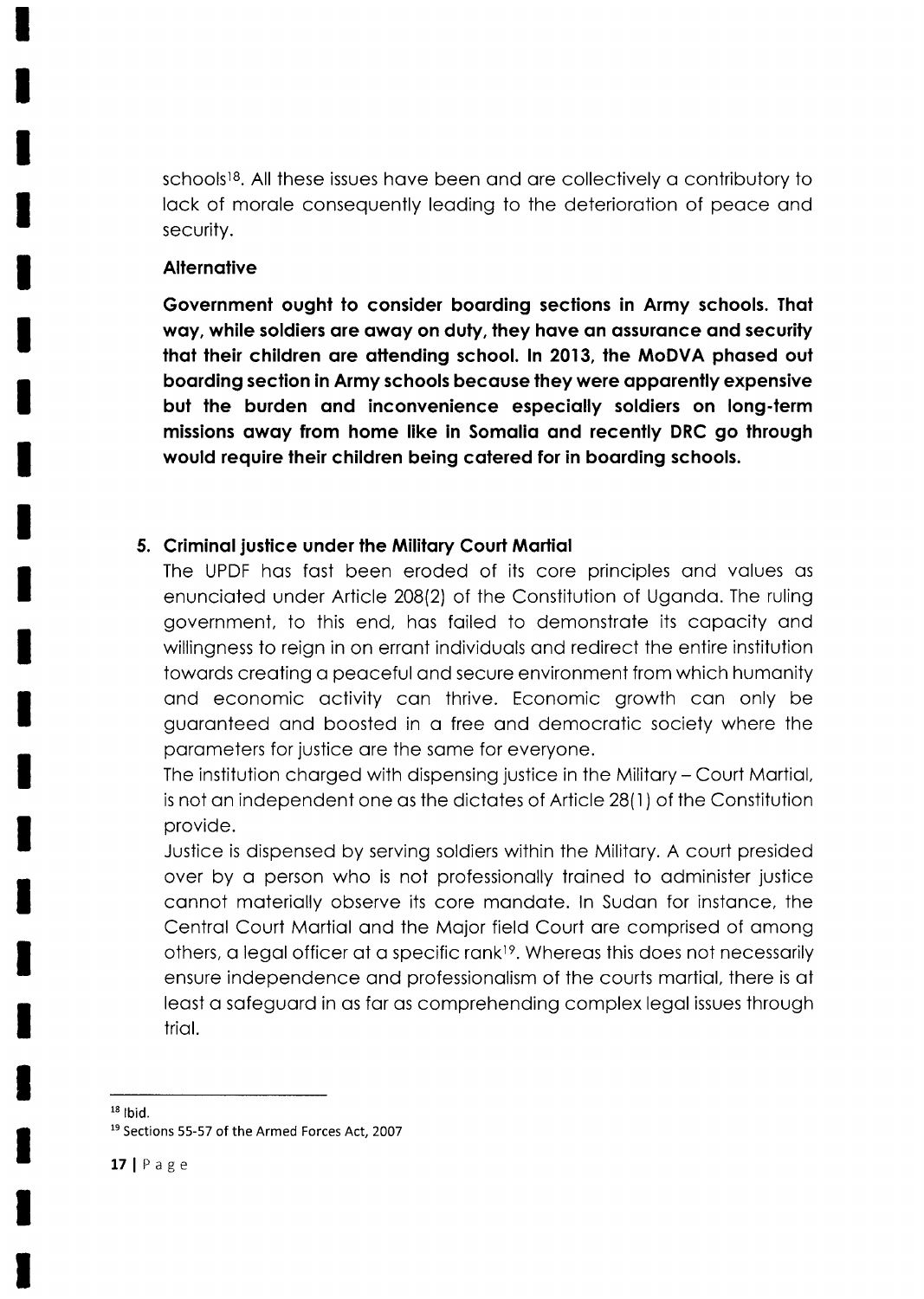Relatedly, in Ghana, a Judge Advocate- the judicial officer who presides over the General Court Martial is appointed by the Chief Justice<sup>20</sup>. Whereas under S. 73A, the President of Ghana may appoint a Judge Advocate Generol to preside over Generol Court Mortiol, it is in consultotion with the Chief Justice. The conditions of service of the Judge Advocote Generol ore mostly similor os those opplicoble to o Judge of the High Court or Court of Appeol Judges.

All these are safeguards for ensuring the independence and impartiality of the Generol court Mortiol in the first ploce.

Additionolly, in Ugondo, the prosecutors in the militory justice system ore equally under the same institution, serving soldiers whose hands are tied by the choin of commond in the militory.

ln the circumstonces, it is not unlikely thot proper justice con be odministered justly for oll Ugondons - ormed personnel or civilions who ore tried by the Court Mortiol under the current legol fromework. Since most of the coses ore criminol in noture, there is unquontifioble loss, but hundreds of Ugondons hove been ond continue to be tried by court mortiol which locks competence, independence ond importiolity controry to the constitution ond internotionol low. This grovely violotes fundomentol foir triol rights of not only civilians but soldiers too<sup>21</sup>.

#### **Alternative**

The UPDF Act ought to be amended to provide for a more professional Court Morliol, chqired by q troined Iowyer cum Judge. The Judge should be appointed the same way High Court are appointed.

This will ensure fair hearing and dispensation of proper justice in courts martial as well as saving Ugandans who appear before Courts Martial for various charges a lot of unquantifiable resources, time and justice.

Chapter 4: Conclusion.

<sup>&</sup>lt;sup>20</sup> Sections 68 and 73 of the Armed Forces Act of Ghana

<sup>&</sup>lt;sup>21</sup> Federico Andrue-Guzman, International Commission of Jurists, 2005. Military Jurisdiction and International Lawlnternational Jurisprudence and Doctrine on Human rights, 2005.